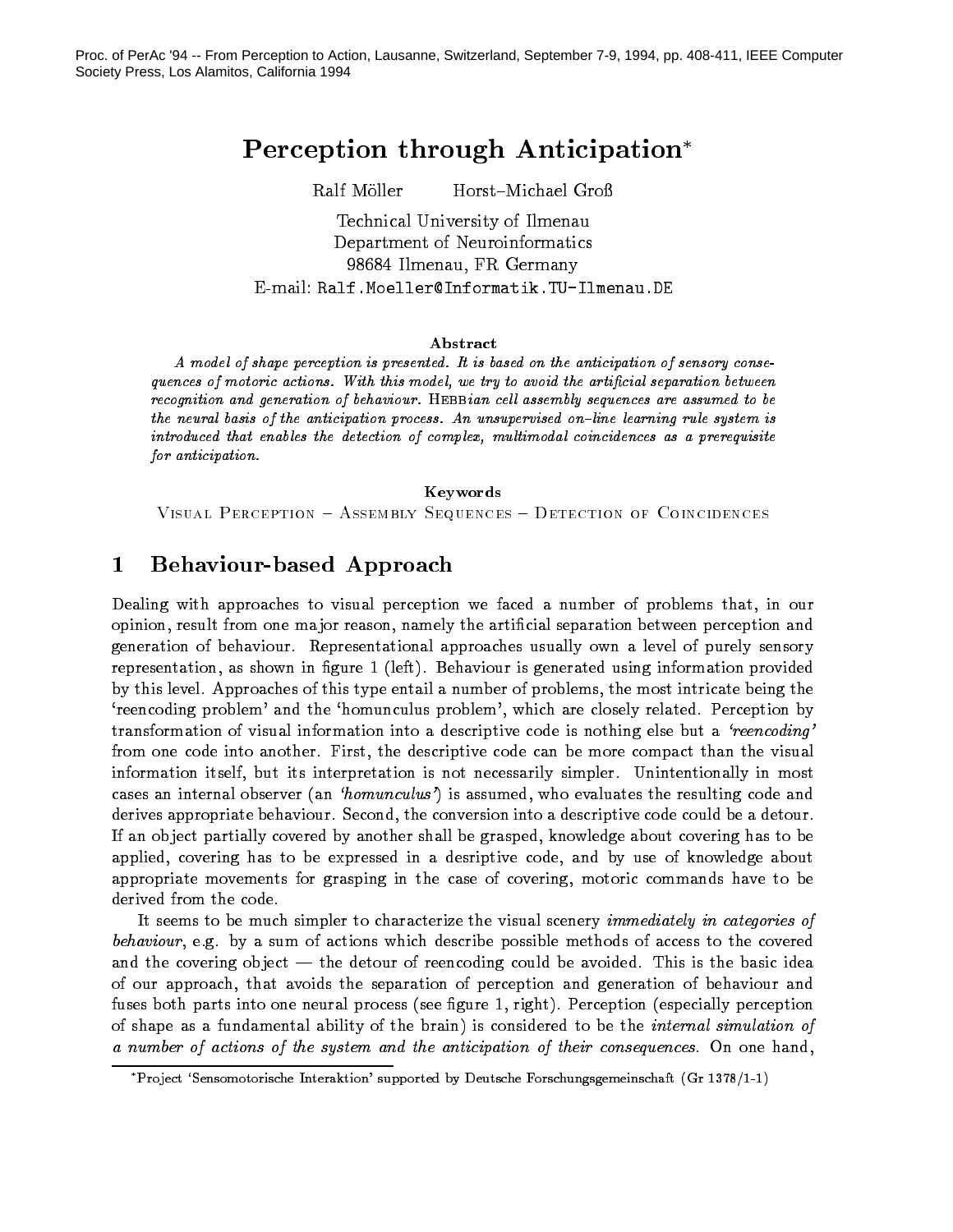hypothetical actions and their anticipated consequences *characterize* the sensory situation; on the client handed, it and this set of actions for a well-clip process can be selected for execution, which it result in a positive effect concerning the 'goal' of the system. An object in a certain distance may entail visual impressions that enable a prediction- what kind of tactile impressions can be expected in case of a movement. A number of such actions is 'simulated' (not consciously);  $\alpha$  of  $\alpha$  in the avoidance consequence of  $\alpha$ , who with  $\alpha$  is a collision with the object of  $\alpha$ are preferred for extendition; an well-show that entail negative entered (collision; pain; "in het be executed-on- was the contributed-on- the scenery-description of the scenery- tool to the scenery-



Figure- Di-erent approaches for systems in a closed perceptionaction loop Left Re presentational approaches where sensory information is reencoded into an purely sensory representation. Behaviour is derived from this representation. Perception and generation of behaviour are stricly separated. Right: Our approach without explicit sensory representation Perception and generation of behaviour are merged and originate from the same neural process There are only relativly few levels of purely sensory or purely motoric processing

## 2 Neural Code

A basic question for any neural architecture is the question of the neural code. Representational approaches in neural architecture often embody aspects of Barlows doctrine of Single Unit Perception' [BARLOW, H.B.72]. In BARLOWs approach the activity of a single cell encodes one usually complex aspect of a visual scene. It is close to classification or assignment of symbols to entities of the real world mostly ob jects- and it entails the problems stated above as well as the problem of combinatorial explosion in contrast, the theory of Cell Assembly contrast introduced by HEBB  $[HEBB, D.O.49]$  promises a way avoiding combinatorial explosion by the assumption, that any entity is encoded by the simultaneous activity of a large number of neurons. Due to possible overlap is the coding distinguished through space is ending to measurement palmers and the As a single extended of this this this theory-beam contonion of perception as classication as classication of perception  $\mathbb{R}$ by an idea of perception at a lower- but fundamental processing level This is perception of shape, general aspects general aspects of the physical world-the and as applied to every physical entity

In our model- sensory situations real or anticipated are expressed by the activity of cell assemblies. Processes like completion or correction of data or generation of consistent hypotheses are performed inside these assemblies trough excitatory or inhibitory interaction. The anticipation process is based on assembly sequences as proposed by HEBB. Sensory assemblies (describing aspects of a sensory situation) and motor assemblies (hypothetical motor commands) fuse and entail the activation of other sensory assemblies coding a subsequent situation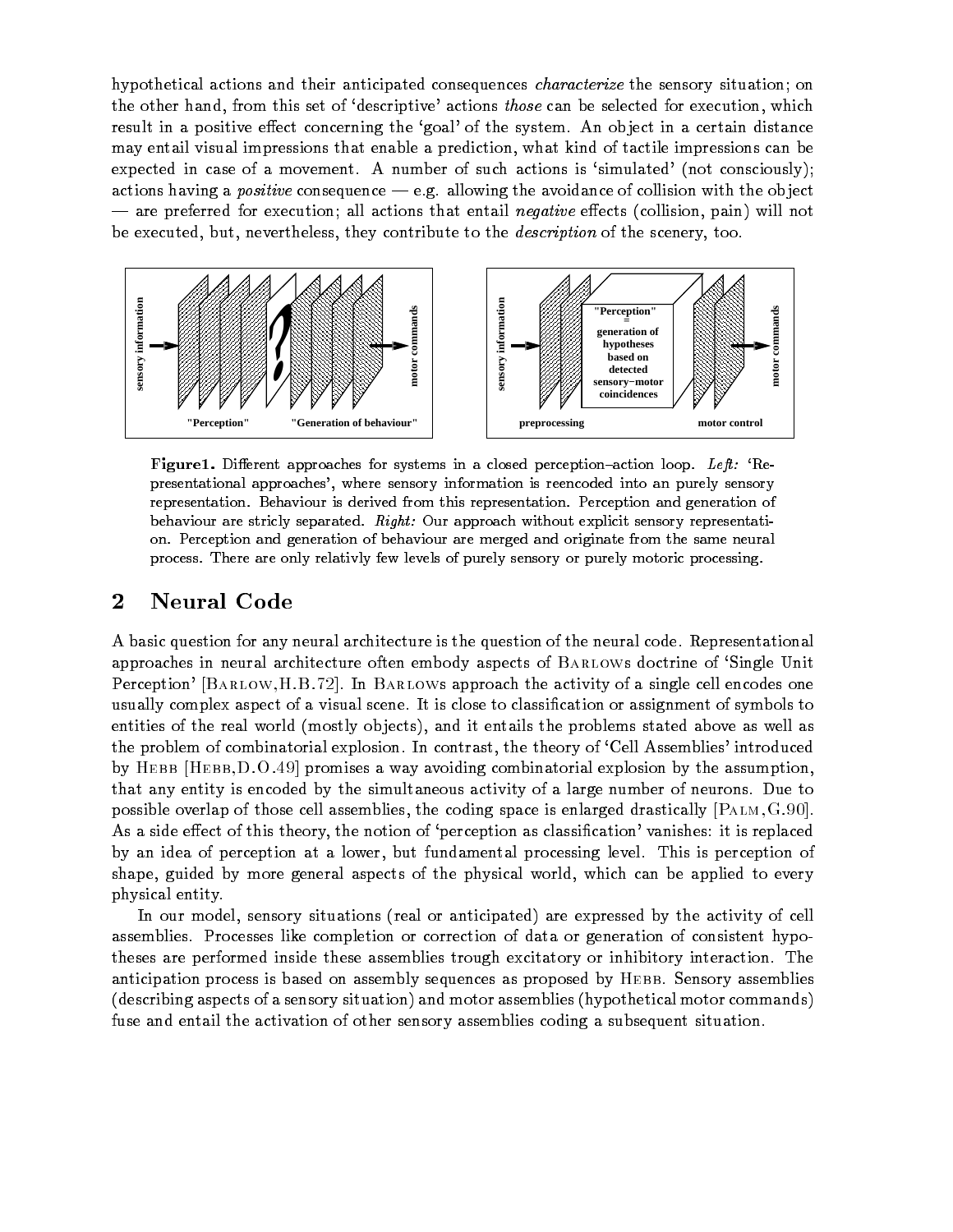#### $\bf{3}$ Neural Architecture

For simplicity- in the following description of the perception process and in the corresponding gure - left- assemblies are reduced to the size of one neuron Supposing the following coin cidence and a cide formerly if in a sensory situation S-C a motor community situation  $\mathcal{L}$ executed-in situation situation situation same being valid for SM and S as well as well as  $S2-M3$  and  $S4$ . S3 and  $S4$  at the end of different sequences of hypotheses are assumed to be coincident with sensory situations of a genetically determined negative  $(pain)$  or positive  $(plet)$ asure meaning for the userg starting starting users situation and contains situation or event S- ( and startin sequences are induced (in parallel or successively) by random activation of the motor command units below a level necessary for execution. In the hypothetical situation  $S2$  the generation process can take two different ways in dependence of the random excitation of  $M2$  or  $M3$ . If the chain of predicted events ends at a *negative impression* (ST-NII-S2-NII-SO), an motor command neurons which took part in the generation of this special sequence are suppressed . The real course that is actions supporting the real course predicted by the sequence of hypotheses cannot be executed. If the event is coincident with a *positive impression* (ST-M-SMS- the sequence is preferred for execution due to accumulation of excitatory feedback at the motor command neurons. The selection of appropriate behaviour in a given situation could be realized this way



Figure 2. Left: Perception and generation of behaviour in the neural architecture of our model. The 'conjunction path' is represented by thick arrows, the 'coincidence path' by thin arrows For explanation see text Right Neuron model pyramidal cell The conjunction path is assumed to run via the apical dendrite, the coincidence path via the basal dendrites.

The neurons of our model we use a spiking neuron model transmit real input signals as well as hypotheses. In a HEBBian learning rule these two cases have to be distinguished: modication of synaptic ecacies showledge that the international by input activity-part of the constant ror this reason, we postulate *separated activity ranges* for heurons, fow activity for hypotheses and high activity for input. The character of a signal should be preserved through all processing  ${\bf r}$ erels, which is obtained by introduction or *separated pathways.* Input information is transmitted via synapses at the apical dendrites of pyramidal cells- hypotheses via synapses at the basal  $\mathcal{A}$  is a right Beside two pathways performance of two pathways performance  $\mathcal{A}$  $S$  independent into apical denomine do only antest the neuron-integral are active and in conjunctionwhereas synapses at the basal dendrites are supposed to have a more *disjunctive* effect. So together with inhibitory synapses an ANDORNOT system arises- which is able to perform any logical function